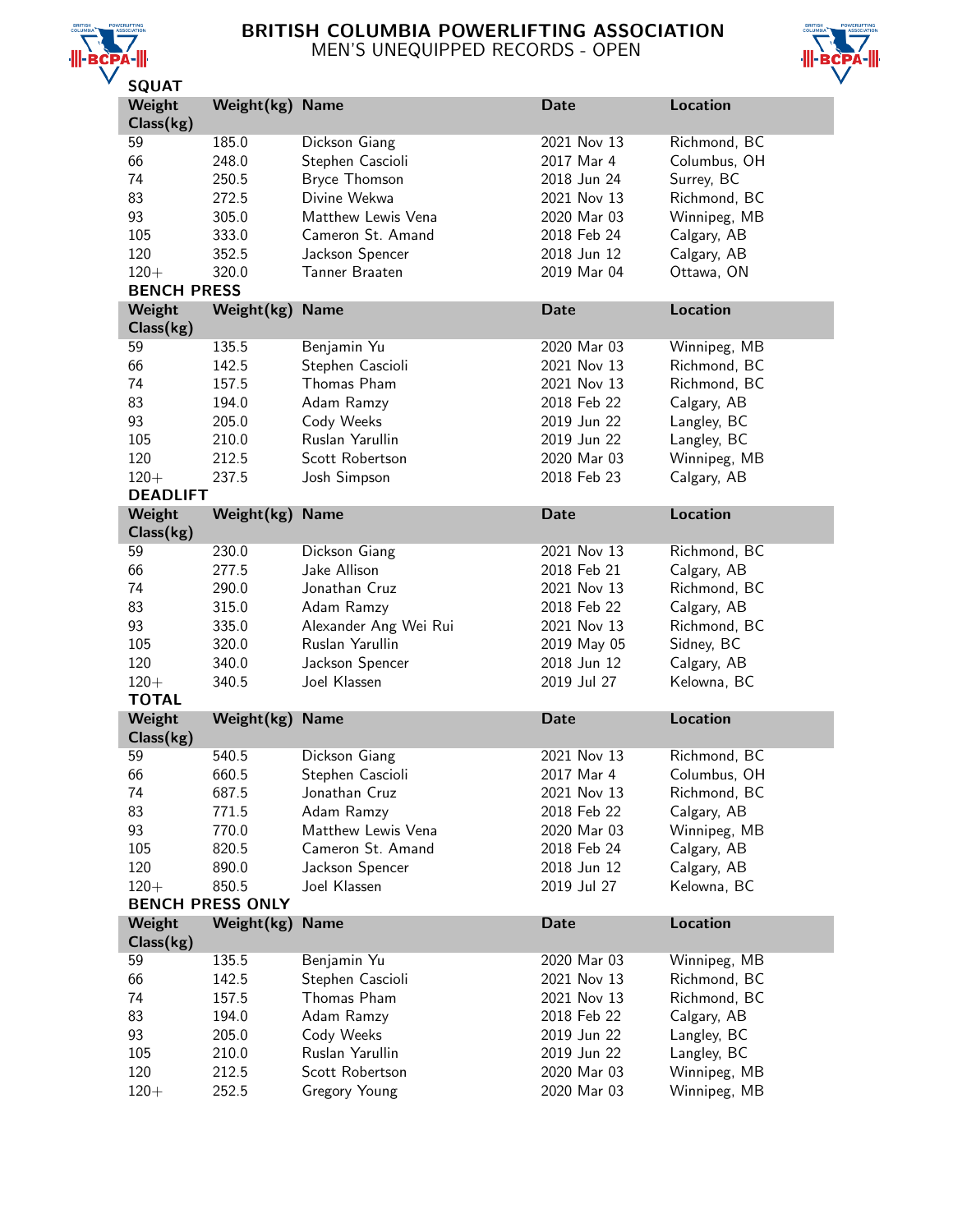

### BRITISH COLUMBIA POWERLIFTING ASSOCIATION MEN'S UNEQUIPPED RECORDS - SUB-JUNIOR



| <b>SQUAT</b>       |                         |                   |                            |                     |
|--------------------|-------------------------|-------------------|----------------------------|---------------------|
| Weight             | Weight(kg) Name         |                   | <b>Date</b>                | Location            |
| Class(kg)          |                         |                   |                            |                     |
| 53                 | 90.5                    | minimum standard  |                            |                     |
| 59                 | 157.5                   | Haruki Takeuchi   | 2019 Dec 07                | Richmond, BC        |
| 66                 |                         |                   | 2017 Oct 14                |                     |
|                    | 185.0                   | Reiley Zarate     |                            | New Westminster, BC |
| 74                 | 215.0                   | Kostyantyn Sosnyk | 2021 Nov 13                | Richmond, BC        |
| 83                 | 222.5                   | Martin Nikolov    | 2019 Sep 06                | Saskatoon, SK       |
| 93                 | 233.0                   | Shaun Go          | 2021 Dec 04                | Abbotsford, BC      |
| 105                | 242.5                   | Qiming Fan        | 2021 Aug 28                | Langley, BC         |
| 120                | 231.0                   | Jeffery Larose    | 2019 Nov 10                | Victoria, BC        |
| $120 +$            | 260.0                   | Carsen Phillips   | 2021 Nov 13                | Richmond, BC        |
| <b>BENCH PRESS</b> |                         |                   |                            |                     |
| Weight             | Weight(kg)              | <b>Name</b>       | <b>Date</b>                | <b>Location</b>     |
| Class(kg)          |                         |                   |                            |                     |
|                    |                         |                   |                            |                     |
| 53                 | 65.5                    | minimum standard  |                            |                     |
| 59                 | 90.0                    | Haruki Takeuchi   | 2019 Dec 07                | Richmond, BC        |
| 66                 | 115.0                   | Kaeden Ottenbreit | 2018 Nov 18                | Victoria, BC        |
| 74                 | 146.5                   | Kostyantyn Sosnyk | 2021 Aug 28                | Langley, BC         |
| 83                 | 145.0                   | Damian Hu         | 2020 Mar 03                | Winnipeg, MB        |
| 93                 | 143.0                   | Qiming Fan        | 2021 Nov 13                | Richmond, BC        |
| 105                | 145.0                   | Qiming Fan        | 2021 Aug 28                | Langley, BC         |
| 120                | 150.0                   | Jeffery Larose    | 2019 Nov 10                | Victoria, BC        |
| $120 +$            | 170.0                   | Carsen Phillips   | 2021 Nov 13                | Richmond, BC        |
|                    |                         |                   |                            |                     |
| <b>DEADLIFT</b>    |                         |                   |                            |                     |
| Weight             | Weight(kg)              | <b>Name</b>       | <b>Date</b>                | <b>Location</b>     |
| Class(kg)          |                         |                   |                            |                     |
| 53                 | 87.5                    | minimum standard  |                            |                     |
| 59                 | 196.0                   | Julian Mok        | 2019 Jun 22                | Langley, BC         |
| 66                 | 215.5                   | Cameron Bozek     | 2019 Dec 07                | Richmond, BC        |
| 74                 | 234.0                   | Kostyantyn Sosnyk | 2021 Aug 28                | Langley, BC         |
|                    | 245.0                   | Kailen Smith      | 2016 Mar 20                | Richmond, BC        |
|                    |                         |                   |                            |                     |
| 83                 |                         |                   |                            |                     |
| 93                 | 272.5                   | Shaun Go          | 2021 Dec 04                | Abbotsford, BC      |
| 105                | 227.5                   | William Buhler    | 2016 Aug 7                 | Victoria, BC        |
| 120                | 251.0                   | Jeffery Larose    | 2019 Nov 10                | Victoria, BC        |
| $120 +$            | 278.0                   | John Paul Ferrer  | 2021 Nov 13                | Richmond, BC        |
| <b>TOTAL</b>       |                         |                   |                            |                     |
| Weight             | Weight(kg) Name         |                   | Date                       | Location            |
| Class(kg)          |                         |                   |                            |                     |
| 53                 | 225.5                   | minimum standard  |                            |                     |
| 59                 | 430.0                   | Haruki Takeuchi   | 2019 Dec 07                | Richmond, BC        |
|                    |                         |                   |                            |                     |
| 66                 | 490.0                   | Zachary Jackson   | 2018 Mar 24                | Abbotsford, BC      |
| 74                 | 590.5                   | Kostyantyn Sosnyk | 2021 Aug 28                | Langley, BC         |
| 83                 | 585.0                   | Martin Nikolov    | 2019 Dec 07                | Richmond, BC        |
| 93                 | 618.0                   | Shaun Go          | 2021 Dec 04                | Abbotsford, BC      |
| 105                | 612.5                   | Qiming Fan        | 2021 Aug 28                | Langley, BC         |
| 120                | 632.0                   | Jeffery Larose    | 2019 Nov 10                | Victoria, BC        |
| $120 +$            | 682.5                   | Carsen Phillips   | 2021 Nov 13                | Richmond, BC        |
|                    | <b>BENCH PRESS ONLY</b> |                   |                            |                     |
| Weight             | Weight(kg)              | <b>Name</b>       | <b>Date</b>                | <b>Location</b>     |
| Class(kg)          |                         |                   |                            |                     |
|                    |                         |                   |                            |                     |
| 53                 | 90.0                    | Rayan Armon       | 2021 Dec 04                | Abbotsford, BC      |
| 59                 | 90.0                    | Haruki Takeuchi   | 2019 Dec 07                | Richmond, BC        |
| 66                 | 115.0                   | Kaeden Ottenbreit | 2018 Nov 18                | Victoria, BC        |
| 74                 | 146.5                   | Kostyantyn Sosnyk | 2021 Aug 28                | Langley, BC         |
| 83                 | 145.0                   | Damian Hu         | 2020 Mar 03                | Winnipeg, MB        |
| 93                 | 143.0                   | Qiming Fan        | 2021 Nov 13                | Richmond, BC        |
| 105                | 187.5                   | Roberto Villalta  | 2012 Apr 12                | Calgary, AB         |
| 120<br>$120 +$     | 150.0                   | Jeffery Larose    | 2019 Nov 10<br>2021 Nov 13 | Victoria, BC        |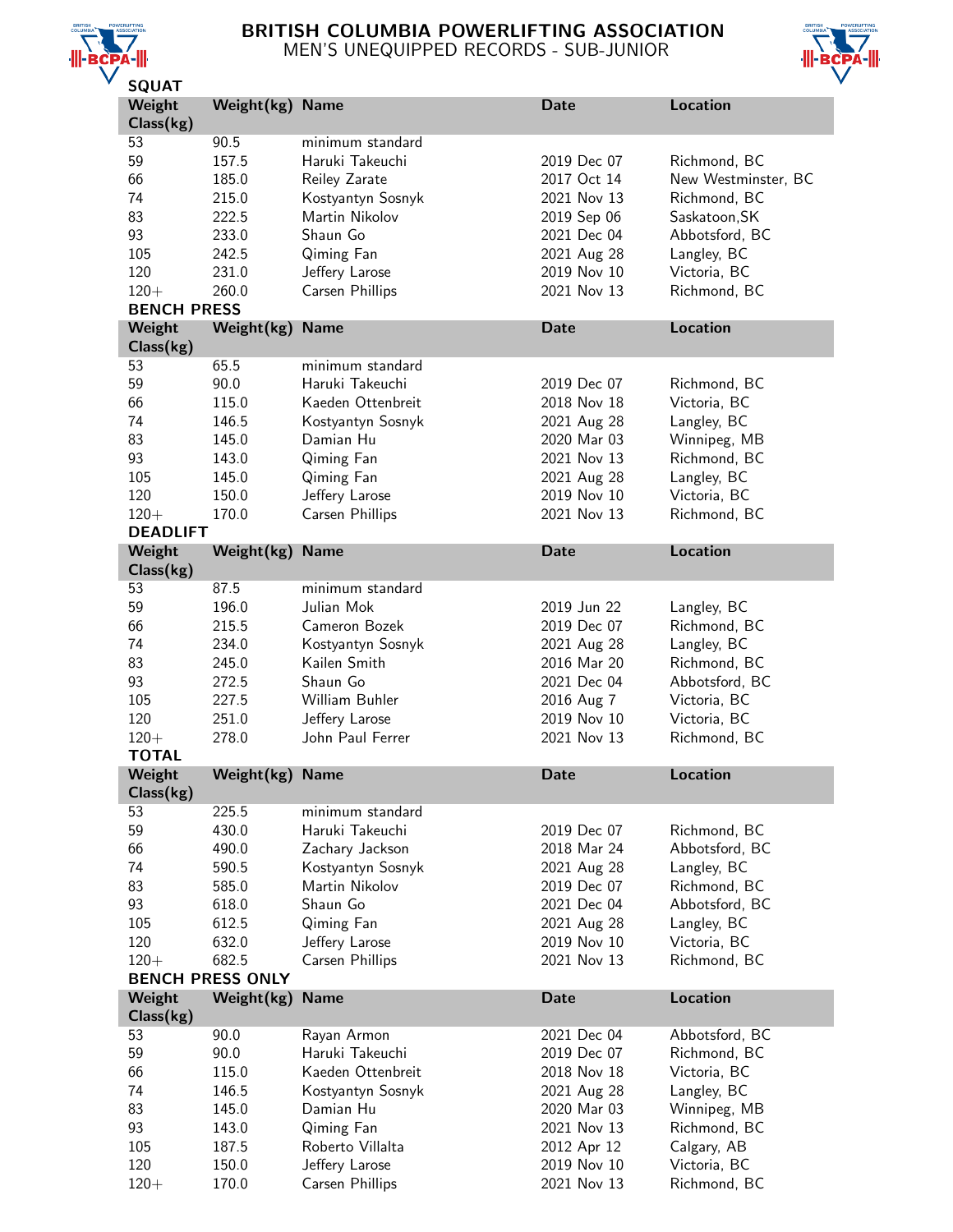

# BRITISH COLUMBIA POWERLIFTING ASSOCIATION MEN'S UNEQUIPPED RECORDS - JUNIOR



| ---                |                         |                          |             |                     |  |
|--------------------|-------------------------|--------------------------|-------------|---------------------|--|
| Weight             | Weight(kg) Name         |                          | <b>Date</b> | <b>Location</b>     |  |
| Class(kg)          |                         |                          |             |                     |  |
| 53                 | 130.0                   | Anthony Kong             | 2019 Jan 19 | Vancouver, BC       |  |
|                    |                         |                          |             |                     |  |
| 59                 | 185.0                   | Dickson Giang            | 2021 Nov 13 | Richmond, BC        |  |
| 66                 | 227.5                   | Jake Allison             | 2018 Feb 21 | Calgary, AB         |  |
| 74                 | 230.0                   | Damian Hu                | 2021 Nov 13 | Richmond, BC        |  |
| 83                 | 265.0                   | Logan Tarasoff           | 2019 Sep 16 | St. John's, NL      |  |
|                    |                         |                          |             |                     |  |
| 93                 | 305.0                   | Matthew Lewis Vena       | 2020 Mar 03 | Winnipeg, MB        |  |
| 105                | 333.0                   | Cameron St. Amand        | 2018 Feb 24 | Calgary, AB         |  |
| 120                | 352.5                   | Jackson Spencer          | 2018 Jun 12 | Calgary, AB         |  |
| $120 +$            | 310.0                   | Dylan Roach              | 2020 Mar 03 | Winnipeg, MB        |  |
|                    |                         |                          |             |                     |  |
| <b>BENCH PRESS</b> |                         |                          |             |                     |  |
| Weight             | Weight(kg)              | <b>Name</b>              | <b>Date</b> | Location            |  |
| Class(kg)          |                         |                          |             |                     |  |
| 53                 | 80.0                    | Sam Firouzli             | 2019 Nov 10 | Victoria, BC        |  |
|                    |                         |                          |             |                     |  |
| 59                 | 125.5                   | Dickson Giang            | 2021 Nov 13 | Richmond, BC        |  |
| 66                 | 137.5                   | Jake Allison             | 2018 Feb 21 | Calgary, AB         |  |
| 74                 | 151.0                   | Liam Wharton             | 2019 Jun 22 | Langley, BC         |  |
| 83                 |                         |                          | 2021 Nov 13 |                     |  |
|                    | 177.5                   | Tung Hsuan Yen           |             | Richmond, BC        |  |
| 93                 | 175.0                   | An Dinh                  | 2016 Aug 20 | Kamloops, BC        |  |
| 105                | 202.0                   | Jayden Lucier            | 2019 Jun 22 | Langley, BC         |  |
| 120                | 207.5                   | Jayden Lucier            | 2019 Nov 10 | Victoria, BC        |  |
| $120 +$            | 192.5                   |                          |             |                     |  |
|                    |                         | Dylan Roach              | 2020 Mar 03 | Winnipeg, MB        |  |
| <b>DEADLIFT</b>    |                         |                          |             |                     |  |
| Weight             | Weight(kg)              | <b>Name</b>              | <b>Date</b> | Location            |  |
| Class(kg)          |                         |                          |             |                     |  |
| 53                 |                         | Sam Firouzli             | 2019 Nov 10 |                     |  |
|                    | 170.0                   |                          |             | Victoria, BC        |  |
| 59                 | 230.0                   | Dickson Giang            | 2021 Nov 13 | Richmond, BC        |  |
| 66                 | 277.5                   | Jake Allison             | 2018 Feb 21 | Calgary, AB         |  |
| 74                 | 273.0                   | Joshua Romero            | 2019 Oct 12 | New Westminster, BC |  |
| 83                 | 280.0                   |                          | 2021 Nov 13 |                     |  |
|                    |                         | <b>Burkely Theriault</b> |             | Richmond, BC        |  |
| 93                 | 335.0                   | Alexander Ang Wei Rui    | 2021 Nov 13 | Richmond, BC        |  |
| 105                | 318.0                   | Matthew Lewis Vena       | 2021 Dec 04 | Abbotsford, BC      |  |
| 120                | 340.0                   | Jackson Spencer          | 2018 Jun 12 | Calgary, AB         |  |
| $120 +$            | 335.0                   | Dylan Roach              | 2020 Mar 03 | Winnipeg, MB        |  |
|                    |                         |                          |             |                     |  |
| <b>TOTAL</b>       |                         |                          |             |                     |  |
| Weight             | Weight(kg)              | <b>Name</b>              | <b>Date</b> | Location            |  |
| Class(kg)          |                         |                          |             |                     |  |
| 53                 | 360.0                   | Sam Firouzli             | 2019 Nov 10 | Victoria, BC        |  |
| 59                 | 540.5                   | Dickson Giang            | 2021 Nov 13 | Richmond, BC        |  |
|                    |                         |                          |             |                     |  |
| 66                 | 642.5                   | Jake Allison             | 2018 Feb 21 | Calgary, AB         |  |
| 74                 | 630.0                   | Rheyden Le               | 2021 Nov 13 | Richmond, BC        |  |
| 83                 | 695.0                   | Logan Tarasoff           | 2019 Sep 16 | St. John's, NL      |  |
| 93                 | 770.0                   | Matthew Lewis Vena       | 2020 Mar 03 | Winnipeg, MB        |  |
|                    |                         |                          |             |                     |  |
| 105                | 820.5                   | Cameron St. Amand        | 2018 Feb 24 | Calgary, AB         |  |
| 120                | 890.0                   | Jackson Spencer          | 2018 Jun 12 | Calgary, AB         |  |
| $120 +$            | 837.5                   | Dylan Roach              | 2020 Mar 03 | Winnipeg, MB        |  |
|                    | <b>BENCH PRESS ONLY</b> |                          |             |                     |  |
|                    |                         |                          | <b>Date</b> | <b>Location</b>     |  |
| Weight             | Weight(kg)              | <b>Name</b>              |             |                     |  |
| Class(kg)          |                         |                          |             |                     |  |
| 53                 | 90.0                    | Rayan Armon              | 2021 Dec 04 | Abbotsford, BC      |  |
| 59                 | 125.5                   | Dickson Giang            | 2021 Nov 13 | Richmond, BC        |  |
| 66                 | 137.5                   | Jake Allison             | 2018 Feb 21 | Calgary, AB         |  |
|                    |                         |                          |             |                     |  |
| 74                 | 151.0                   | Liam Wharton             | 2019 Jun 22 | Langley, BC         |  |
| 83                 | 177.5                   | Tung Hsuan Yen           | 2021 Nov 13 | Richmond, BC        |  |
| 93                 | 182.5                   | Ryan Maclellan           | 2016 Dec 3  | Montague, PEI       |  |
| 105                | 202.0                   | Jayden Lucier            | 2019 Jun 22 | Langley, BC         |  |
|                    |                         |                          |             |                     |  |
| 120                | 207.5                   | Jayden Lucier            | 2019 Nov 10 | Victoria, BC        |  |
| $120 +$            | 195.0                   | Minh Nguyen              | 2019 Jun 22 | Langley, BC         |  |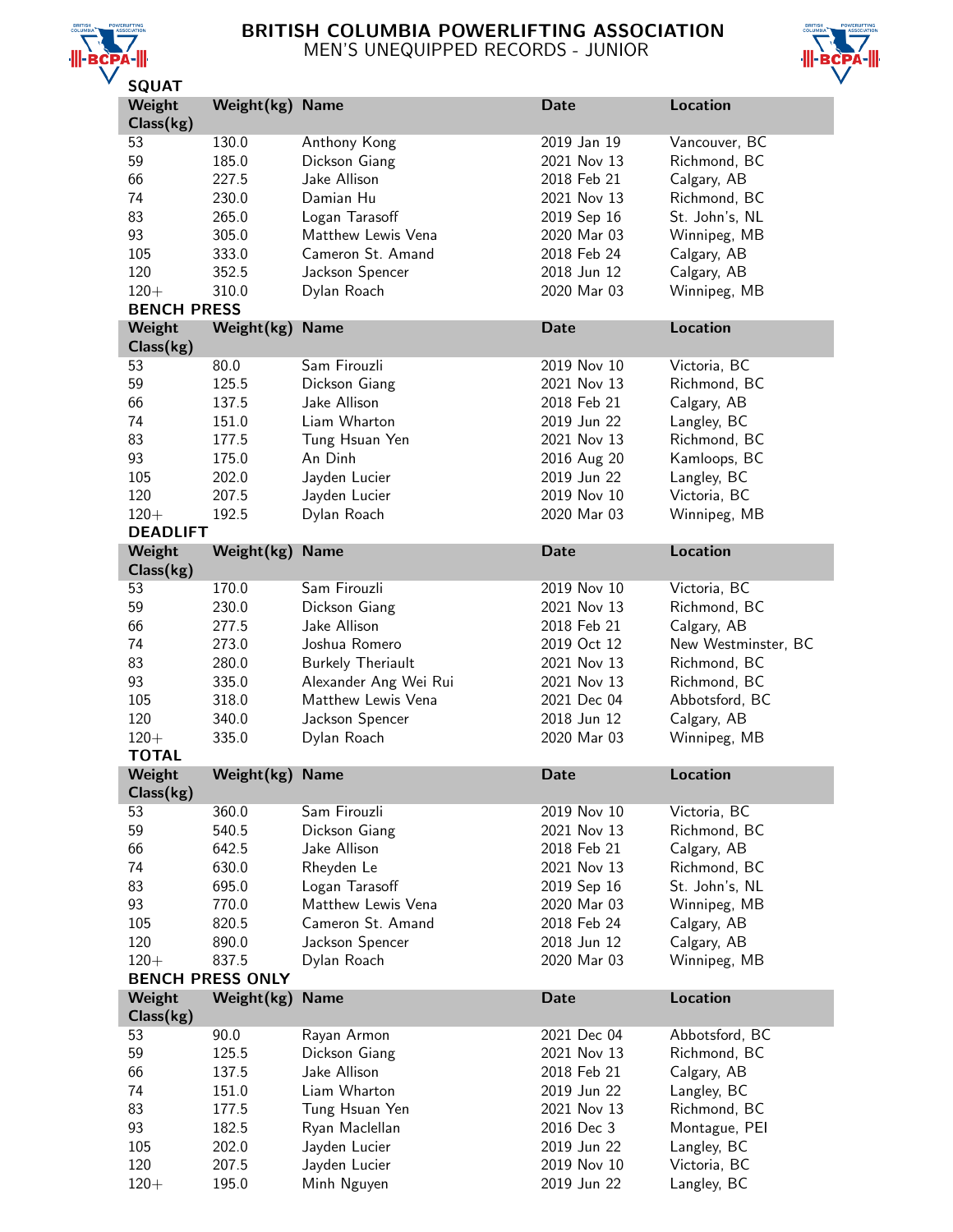

# BRITISH COLUMBIA POWERLIFTING ASSOCIATION MEN'S UNEQUIPPED RECORDS - MASTER I



| יהשע               |                         |                    |             |                     |
|--------------------|-------------------------|--------------------|-------------|---------------------|
| Weight             | Weight(kg) Name         |                    | Date        | Location            |
| Class(kg)          |                         |                    |             |                     |
| 59                 | 112.5                   | minimum standard   |             |                     |
| 66                 | 150.0                   | lan Worland        | 2021 Sep 11 | Victoria, BC        |
| 74                 | 182.5                   | <b>Bob Hindley</b> | 2016 Jun 26 | Surrey, BC          |
| 83                 | 220.0                   | Kevin Weiss        | 2016 Aug 21 | Kamloops, BC        |
| 93                 | 250.0                   | Cosmin Olteanu     | 2020 Mar 03 | Winnipeg, MB        |
| 105                | 255.0                   | Joe Costa Oliveira | 2019 Oct 12 | New Westminster, BC |
| 120                | 307.5                   | Scott Robertson    | 2021 Sep 24 | Halmstad, SE        |
| $120 +$            | 310.0                   | Josh Simpson       | 2017 Oct 14 | New Westminster, BC |
| <b>BENCH PRESS</b> |                         |                    |             |                     |
| Weight             | Weight(kg)              | <b>Name</b>        | Date        | <b>Location</b>     |
| Class(kg)          |                         |                    |             |                     |
| 59                 | 82.5                    | minimum standard   |             |                     |
| 66                 | 129.0                   | Sean Sikorski      | 2016 Jun 26 | Surrey, BC          |
| 74                 | 100.0                   | minimum standard   |             |                     |
| 83                 |                         | Kevin Weiss        |             |                     |
|                    | 165.5                   |                    | 2016 Aug 21 | Kamloops, BC        |
| 93                 | 177.5                   | Gordon Langfield   | 2018 Jun 8  | Calgary, AB         |
| 105                | 180.0                   | Gordon Langfield   | 2017 Sep 8  | Winnipeg, MB        |
| 120                | 212.5                   | Scott Robertson    | 2020 Mar 03 | Winnipeg, MB        |
| $120 +$            | 237.5                   | Josh Simpson       | 2018 Feb 23 | Calgary, AB         |
| <b>DEADLIFT</b>    |                         |                    |             |                     |
| Weight             | Weight(kg)              | <b>Name</b>        | <b>Date</b> | <b>Location</b>     |
| Class(kg)          |                         |                    |             |                     |
| 59                 | 120.0                   | minimum standard   |             |                     |
| 66                 | 180.0                   | Don Lovell         | 2018 Feb 21 | Calgary, AB         |
| 74                 | 236.0                   | <b>Bob Hindley</b> | 2017 Jun 11 | Surrey, BC          |
| 83                 | 238.0                   | Kyle Larson        | 2019 Mar 16 | Burnaby, BC         |
| 93                 | 265.0                   | Kevin Weiss        | 2015 Dec 3  | Richmond, BC        |
| 105                | 270.0                   | Bayard Smith       | 2016 Mar 20 | Richmond, BC        |
| 120                | 275.0                   | Scott Robertson    | 2020 Mar 03 | Winnipeg, MB        |
| $120 +$            | 285.0                   | Josh Simpson       | 2017 Oct 14 | New Westminster, BC |
| <b>TOTAL</b>       |                         |                    |             |                     |
| Weight             | Weight(kg)              | <b>Name</b>        | Date        | Location            |
| Class(kg)          |                         |                    |             |                     |
| 59                 | 300.5                   | minimum standard   |             |                     |
|                    |                         | Sean Sikorski      |             |                     |
| 66                 | 451.5                   |                    | 2016 Jun 26 | Surrey, BC          |
| 74                 | 505.0                   | <b>Bob Hindley</b> | 2016 Jun 26 | Surrey, BC          |
| 83                 | 610.5                   | Kevin Weiss        | 2016 Aug 21 | Kamloops, BC        |
| 93                 | 660.0                   | Kevin Weiss        | 2015 Dec 3  | Richmond, BC        |
| 105                | 652.5                   | Joe Oliveira       | 2016 Jun 25 | Surrey, BC          |
| 120                | 780.0                   | Scott Robertson    | 2021 Sep 24 | Halmstad, SE        |
| $120 +$            | 850.0                   | Josh Simpson       | 2018 Feb 23 | Calgary, AB         |
|                    | <b>BENCH PRESS ONLY</b> |                    |             |                     |
| Weight             | Weight(kg)              | <b>Name</b>        | <b>Date</b> | <b>Location</b>     |
| Class(kg)          |                         |                    |             |                     |
| 59                 | 85.0                    | minimum standard   |             |                     |
| 66                 | 129.0                   | Sean Sikorski      | 2016 Jun 26 | Surrey, BC          |
| 74                 | 145.5                   | Bill You           | 2012 Apr 12 | Calgary, AB         |
| 83                 | 165.5                   | Kevin Weiss        | 2016 Aug 21 | Kamloops, BC        |
| 93                 | 175.0                   | Gordon Langfield   | 2018 Feb 21 | Calgary, AB         |
| 105                | 175.5                   | Gordon Langfield   | 2017 Jun 11 | Surrey, BC          |
| 120                | 212.5                   | Scott Robertson    | 2020 Mar 03 | Winnipeg, MB        |
| $120 +$            | 237.5                   | Josh Simpson       | 2018 Feb 23 | Calgary, AB         |
|                    |                         |                    |             |                     |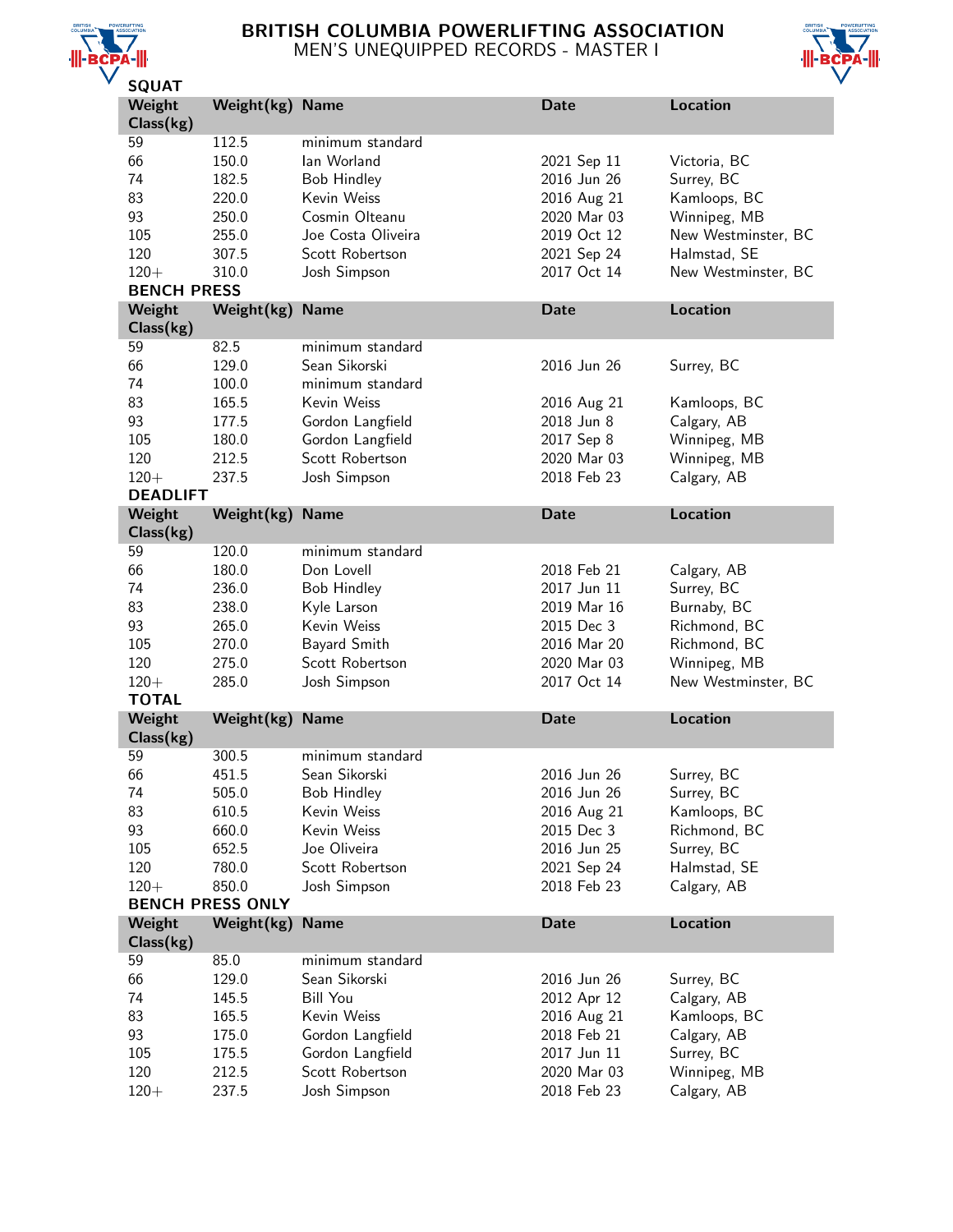

# BRITISH COLUMBIA POWERLIFTING ASSOCIATION MEN'S UNEQUIPPED RECORDS - MASTER II



| JQUAI               |                         |                               |                            |                             |
|---------------------|-------------------------|-------------------------------|----------------------------|-----------------------------|
| Weight<br>Class(kg) | Weight(kg) Name         |                               | <b>Date</b>                | <b>Location</b>             |
| 59                  | 85.0                    | minimum standard              |                            |                             |
| 66                  | 150.0                   | lan Worland                   | 2021 Sep 11                | Victoria, BC                |
| 74                  | 182.5                   | <b>Bob Hindley</b>            | 2016 Jun 26                | Surrey, BC                  |
| 83                  | 210.0                   | Andrew Bryant                 | 2018 Jun 7                 | Calgary, AB                 |
| 93                  | 215.0                   | Gordon Langfield              | 2018 Jun 8                 | Calgary, AB                 |
| 105                 | 255.0                   | Joe Costa Oliveira            | 2019 Oct 12                | New Westminster, BC         |
| 120                 | 307.5                   | Scott Robertson               | 2021 Sep 24                | Halmstad, SE                |
| $120 +$             | 175.0                   |                               | 2019 Feb 23                |                             |
| <b>BENCH PRESS</b>  |                         | John Quinton                  |                            | Burnaby, BC                 |
| Weight              | Weight(kg)              | <b>Name</b>                   | <b>Date</b>                | <b>Location</b>             |
| Class(kg)           |                         |                               |                            |                             |
| 59                  | 65.0                    | minimum standard              |                            |                             |
| 66                  | 77.5                    | lan Worland                   | 2021 Sep 11                | Victoria, BC                |
| 74                  | 92.5                    | <b>Bob Hindley</b>            | 2014 Jun 21                | Vancouver, BC               |
| 83                  | 140.0                   | Andrew Bryant                 | 2018 Feb 21                | Calgary, AB                 |
| 93                  | 177.5                   | Gordon Langfield              | 2018 Jun 8                 | Calgary, AB                 |
| 105                 | 175.0                   | Gordon Sjodin                 | 2017 Jan 14                | Vancouver, BC               |
| 120                 | 212.5                   | Scott Robertson               | 2020 Mar 03                | Winnipeg, MB                |
| $120 +$             | 140.0                   | John Quinton                  | 2017 Sep 16                | Abbotsford, BC              |
| <b>DEADLIFT</b>     |                         |                               |                            |                             |
| Weight              | Weight(kg)              | <b>Name</b>                   | <b>Date</b>                | <b>Location</b>             |
| Class(kg)           |                         |                               |                            |                             |
| 59                  | 92.5                    | minimum standard              |                            |                             |
| 66                  | 180.0                   | Don Lovell                    | 2018 Feb 21                | Calgary, AB                 |
| 74                  | 236.0                   | <b>Bob Hindley</b>            | 2017 Jun 11                | Surrey, BC                  |
| 83                  | 232.5                   | <b>Bob Hindley</b>            | 2015 Dec 3                 | Richmond, BC                |
| 93                  | 265.0                   | Steven Reade                  | 2019 Jun 22                | Langley, BC                 |
| 105                 | 270.0                   | Patrick Selby                 | 2019 Jun 22                | Langley, BC                 |
| 120                 | 275.0                   | Scott Robertson               | 2020 Mar 03                | Winnipeg, MB                |
| $120 +$             | 185.0                   | John Quinton                  | 2017 Sep 16                | Abbotsford, BC              |
| <b>TOTAL</b>        |                         |                               |                            |                             |
| Weight              | Weight(kg)              | <b>Name</b>                   | <b>Date</b>                | Location                    |
| Class(kg)           |                         |                               |                            |                             |
| 59                  | 225.0                   | minimum standard              |                            |                             |
| 66                  | 387.5                   | lan Worland                   | 2021 Sep 11                | Victoria, BC                |
| 74                  | 505.0                   | <b>Bob Hindley</b>            | 2016 Jun 26                | Surrey, BC                  |
| 83                  | 567.5                   | Andrew Bryant                 | 2018 Jun 7                 | Calgary, AB                 |
| 93                  | 647.5                   | Steven Reade                  | 2019 Jun 22                | Langley, BC                 |
| 105                 | 652.5                   | Joe Costa Oliveira            | 2019 Oct 12                | New Westminster, BC         |
| 120                 | 780.0                   | Scott Robertson               | 2021 Sep 24                | Halmstad, SE                |
| $120 +$             | 490.0                   | John Quinton                  | 2019 Feb 23                | Burnaby, BC                 |
|                     | <b>BENCH PRESS ONLY</b> |                               |                            |                             |
| Weight              | Weight(kg)              | <b>Name</b>                   | <b>Date</b>                | <b>Location</b>             |
| Class(kg)           |                         |                               |                            |                             |
| 59                  | 65.0                    | minimum standard              |                            |                             |
| 66                  | 87.5                    | Narinderjit Sidhu             | 2019 Jun 22                | Langley, BC                 |
| 74                  | 95.0                    | Gable Wang                    | 2013 Nov 02                | Abbotsford, BC              |
| 83                  | 145.0                   | Andrew Bryant                 | 2018 Feb 20                | Calgary, AB                 |
| 93                  |                         |                               |                            |                             |
|                     |                         |                               |                            |                             |
|                     | 175.0                   | Gordon Langfield              | 2018 Feb 21                | Calgary, AB                 |
| 105                 | 175.0                   | Gordon Sjodin                 | 2017 Jan 14                | Vancouver, BC               |
| 120<br>$120 +$      | 212.5<br>188.0          | Scott Robertson<br>Reid Umlah | 2020 Mar 03<br>2019 Jun 22 | Winnipeg, MB<br>Langley, BC |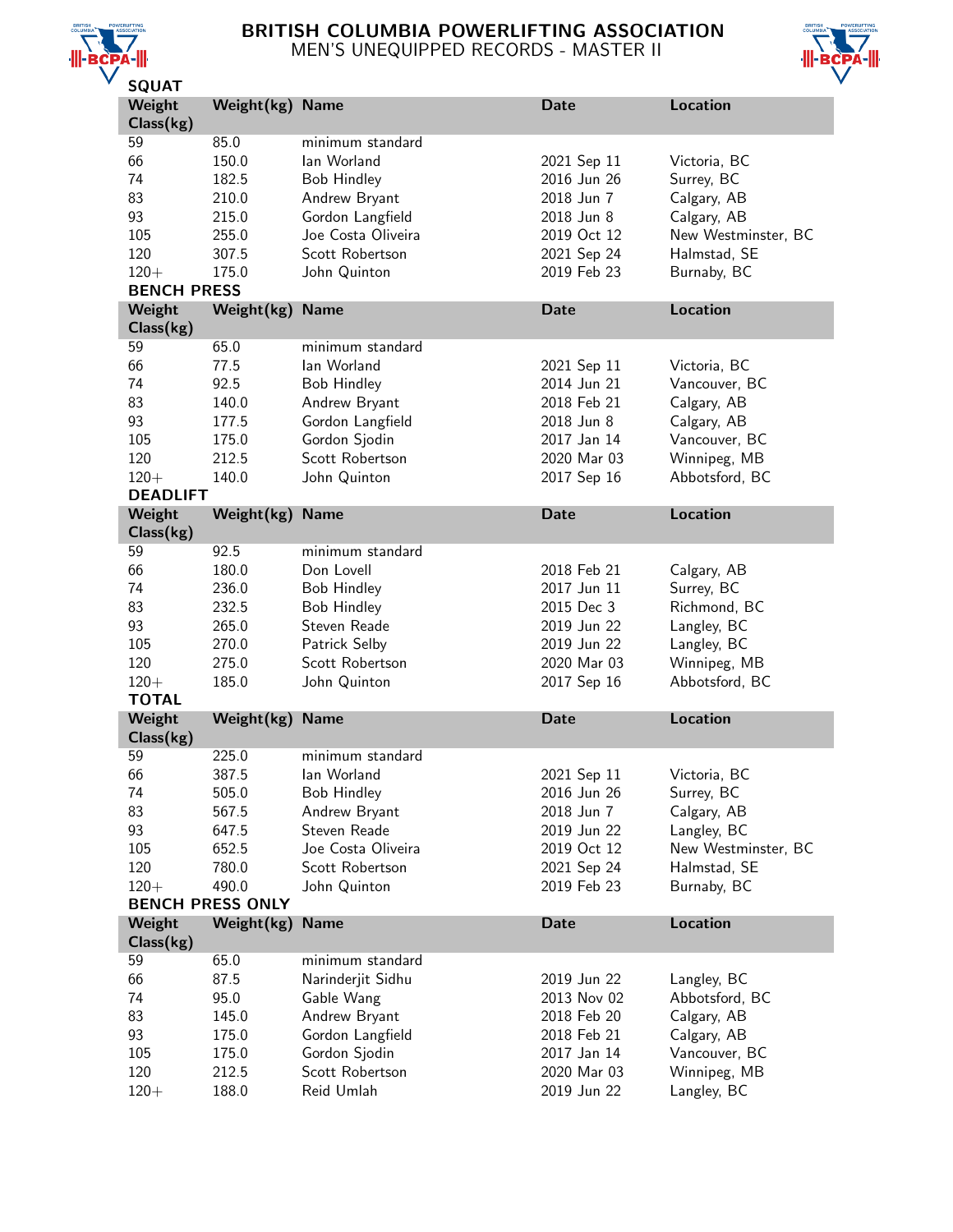

# BRITISH COLUMBIA POWERLIFTING ASSOCIATION MEN'S UNEQUIPPED RECORDS - MASTER III



| JQUAI                   |                         |                                |                            |                           |
|-------------------------|-------------------------|--------------------------------|----------------------------|---------------------------|
| Weight<br>Class(kg)     | Weight(kg)              | <b>Name</b>                    | <b>Date</b>                | <b>Location</b>           |
| 59                      | 0.0                     | no minimum                     |                            |                           |
| 66                      | 115.0                   | Don Lovell                     | 2018 Jun 7                 | Calgary, AB               |
| 74                      | 180.0                   | <b>Bob Hindley</b>             | 2017 Jun 11                | Surrey, BC                |
| 83                      | 197.5                   | Kevin Haberl                   | 2020 Mar 03                | Winnipeg, MB              |
|                         |                         |                                |                            |                           |
| 93                      | 210.0                   | Walt Dengler                   | 2018 Feb 21                | Calgary, AB               |
| 105                     | 192.5                   | Rolf Popp                      | 2021 Aug 28                | Langley, BC               |
| 120                     | 200.0                   | David Andrews                  | 2017 Jan 14                | Vancouver, BC             |
| $120 +$                 | 175.0                   | John Quinton                   | 2019 Feb 23                | Burnaby, BC               |
| <b>BENCH PRESS</b>      |                         |                                |                            |                           |
| Weight                  | Weight(kg)              | <b>Name</b>                    | <b>Date</b>                | <b>Location</b>           |
| Class(kg)               |                         |                                |                            |                           |
| 59                      | 0.0                     | no minimum                     |                            |                           |
| 66                      | 70.0                    | Don Lovell                     | 2013 Mar 22                | Richmond, BC              |
| 74                      | 90.0                    | Gable Wang                     | 2019 Feb 23                | Burnaby, BC               |
| 83                      | 107.5                   | <b>Barry Stewart</b>           | 2017 Nov 18                | Abbotsford, BC            |
| 93                      | 120.0                   | Walt Dengler                   | 2018 Feb 21                | Calgary, AB               |
| 105                     | 142.5                   | Rolf Popp                      | 2021 Nov 13                | Richmond, BC              |
| 120                     | 140.0                   | Grant Armour                   | 2015 Jun 28                | Vancouver, BC             |
| $120 +$                 | 130.0                   | John Quinton                   | 2019 Feb 23                | Burnaby, BC               |
| <b>DEADLIFT</b>         |                         |                                |                            |                           |
| Weight                  | Weight(kg)              | <b>Name</b>                    | <b>Date</b>                | <b>Location</b>           |
| Class(kg)               |                         |                                |                            |                           |
| 59                      | 0.0                     | no minimum                     |                            |                           |
| 66                      | 180.0                   | Don Lovell                     | 2018 Feb 21                | Calgary, AB               |
| 74                      | 236.0                   | <b>Bob Hindley</b>             | 2017 Jun 11                | Surrey, BC                |
|                         |                         |                                |                            |                           |
| 83                      | 190.0                   | Kevin Haberl                   | 2020 Mar 03                | Winnipeg, MB              |
| 93                      | 240.0                   | Jack Chin                      | 2019 Nov 10                |                           |
|                         |                         |                                |                            | Victoria, BC              |
| 105                     | 227.5                   | Rolf Popp                      | 2021 Nov 13                | Richmond, BC              |
| 120                     | 217.5                   | David Andrews                  | 2017 Jan 14                | Vancouver, BC             |
| $120 +$<br><b>TOTAL</b> | 185.0                   | John Quinton                   | 2019 Feb 23                | Burnaby, BC               |
| Weight                  | Weight(kg)              | <b>Name</b>                    | <b>Date</b>                | <b>Location</b>           |
| Class(kg)               |                         |                                |                            |                           |
| 59                      | 0.0                     | no minimum                     |                            |                           |
| 66                      | 354.0                   | Don Lovell                     | 2016 Feb 17                | Regina, SK                |
| 74                      | 501.0                   | Bob Hindley                    | 2017 Jun 11                | Surrey, BC                |
| 83                      | 490.0                   | Kevin Haberl                   | 2020 Mar 03                | Winnipeg, MB              |
| 93                      | 557.5                   | Walt Dengler                   | 2018 Feb 21                | Calgary, AB               |
|                         |                         |                                |                            |                           |
| 105                     | 552.5                   | Rolf Popp                      | 2021 Nov 13                | Richmond, BC              |
| 120                     | 547.5                   | David Andrews                  | 2017 Jan 14                | Vancouver, BC             |
| $120 +$                 | 490.0                   | John Quinton                   | 2019 Feb 23                | Burnaby, BC               |
|                         | <b>BENCH PRESS ONLY</b> |                                |                            |                           |
| Weight<br>Class(kg)     | Weight(kg)              | <b>Name</b>                    | <b>Date</b>                | <b>Location</b>           |
| 59                      | 0.0                     | no minimum                     |                            |                           |
| 66                      | 72.5                    | Ward Plunet                    | 2021 Nov 13                | Richmond, BC              |
| 74                      | 90.0                    | Gable Wang                     | 2019 Feb 23                | Burnaby, BC               |
|                         |                         |                                |                            |                           |
| 83                      | 110.0                   | Stephen Williams               | 2018 Feb 11                | Burnaby, BC               |
| 93                      | 120.0                   | Walt Dengler                   | 2018 Feb 21                | Calgary, AB               |
| 105                     | 155.0                   | William Belich                 | 2018 Jun 23                | Surrey, BC                |
| 120<br>$120 +$          | 157.5<br>145.0          | William Belich<br>John Quinton | 2017 Jun 10<br>2018 Feb 11 | Surrey, BC<br>Burnaby, BC |